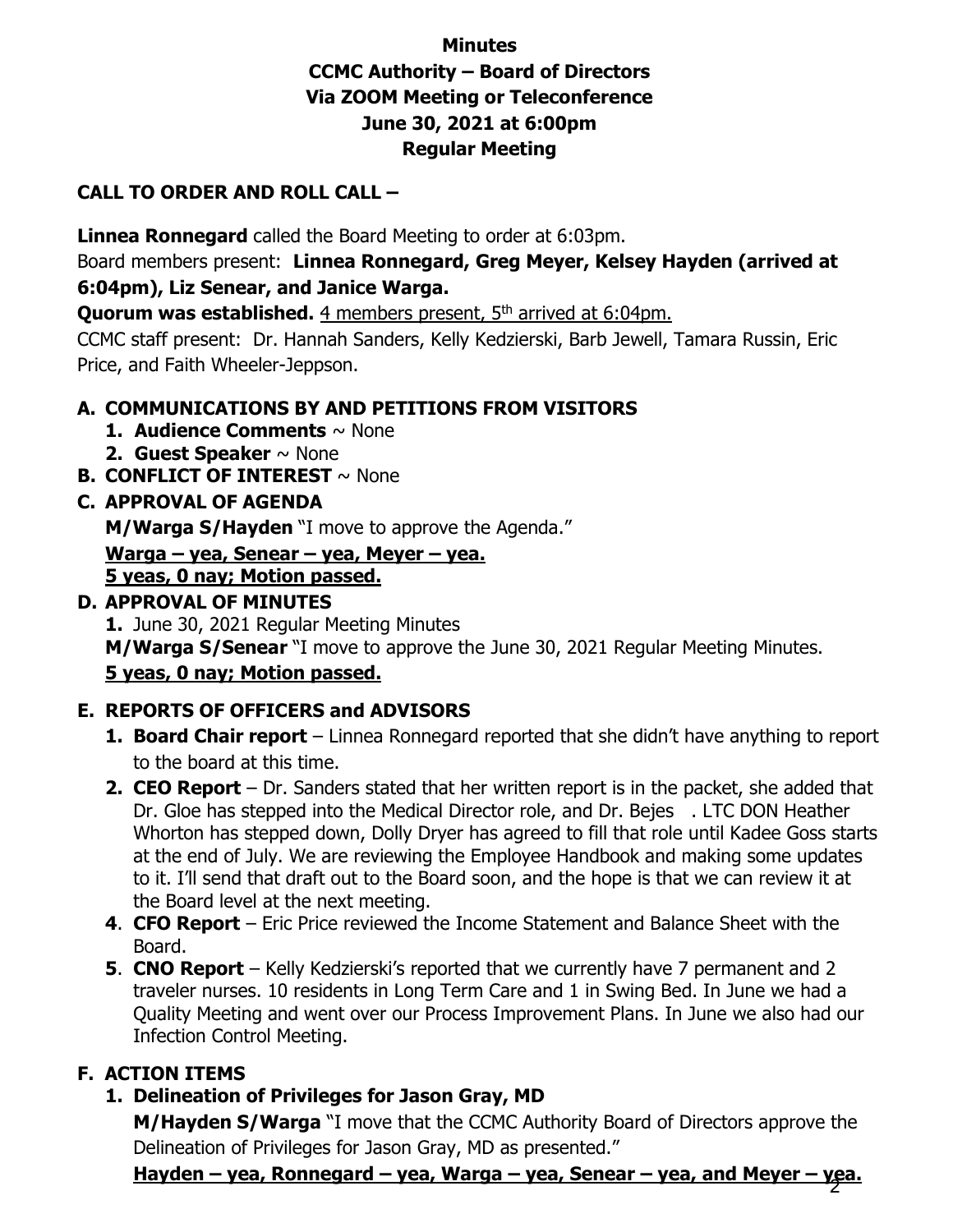### **5 yeas, 0 nay, Motion passed.**

# **2. Delineation of Privileges for Manon Mashburn, MD**

**M/Senear S/Hayden** "I move that the CCMC Authority Board of Directors approve the Delineation of Privileges for Manon Mashburn, MD as presented."

# **Ronnegard – yea, Hayden – yea, Senear – yea, Warga – yea, and Meyer – yea. 5 yeas, 0 nay, Motion passed.**

## **3. Delineation of Privileges for Julie MacNeil, MD**

**M/Senear S/Hayden** "I move that the CCMC Authority Board of Directors approve the Delineation of Privileges for Julie MacNeil, MD as presented."

## **Senear – yea, Hayden – yea, Warga – yea, Ronnegard – yea, and Meyer – yea. 5 yeas, 0 nay, Motion passed.**

## **4. Delineation of Privileges for Heather Kaufman, DPM**

**M/Hayden S/Meyer** "I move that the CCMC Authority Board of Directors approve the Delineation of Privileges for Heather Kaufman, DPM as presented."

# **Meyer – yea, Ronnegard – yea, Warga – yea, Senear – yea, and Hayden – yea. 5 yeas, 0 nay, Motion passed.**

# **5. Delineation of Privileges for Regina Fiacco, DPM**

**M/Hayden S/Meyer** "I move that the CCMC Authority Board of Directors approve the Delineation of Privileges for Regina Fiacco, DPM as presented." **Senear – yea, Ronnegard – yea, Meyer – yea, Hayden – yea, and Warga – yea. 5**

#### **yeas, 0 nay, Motion passed.**

# **6. Joint Administrative Negotiations Team appointee**

**M/Senear S/Hayden** "I move that the CCMC Authority Board of Directors select Greg Meyer to represent the Board on the Joint Administrative Negotiations Team."

After a discussion, the Board wishes for Dr. Sanders to reach out to the Attorney and City Manager to determine whether a conflict of interest lies with Greg representing the Board on the Joint Administrative Negotiations Team due to his wife's position on the Native Village of Eyak Tribal Council.

# **Tabled until next meeting**

### **G. DISCUSSION ITEMS** ~ None

### **H. AUDIENCE PARTICIPATION**

Barb Jewell – Thank you Linnea for stepping up as Board Chair and being so brave.

# **I. BOARD MEMBERS COMMENTS**

**Hayden**  $\sim$  Thank you guys for all of your hard work. **Senear**  $\sim$  Thanks to everybody at the hospital.